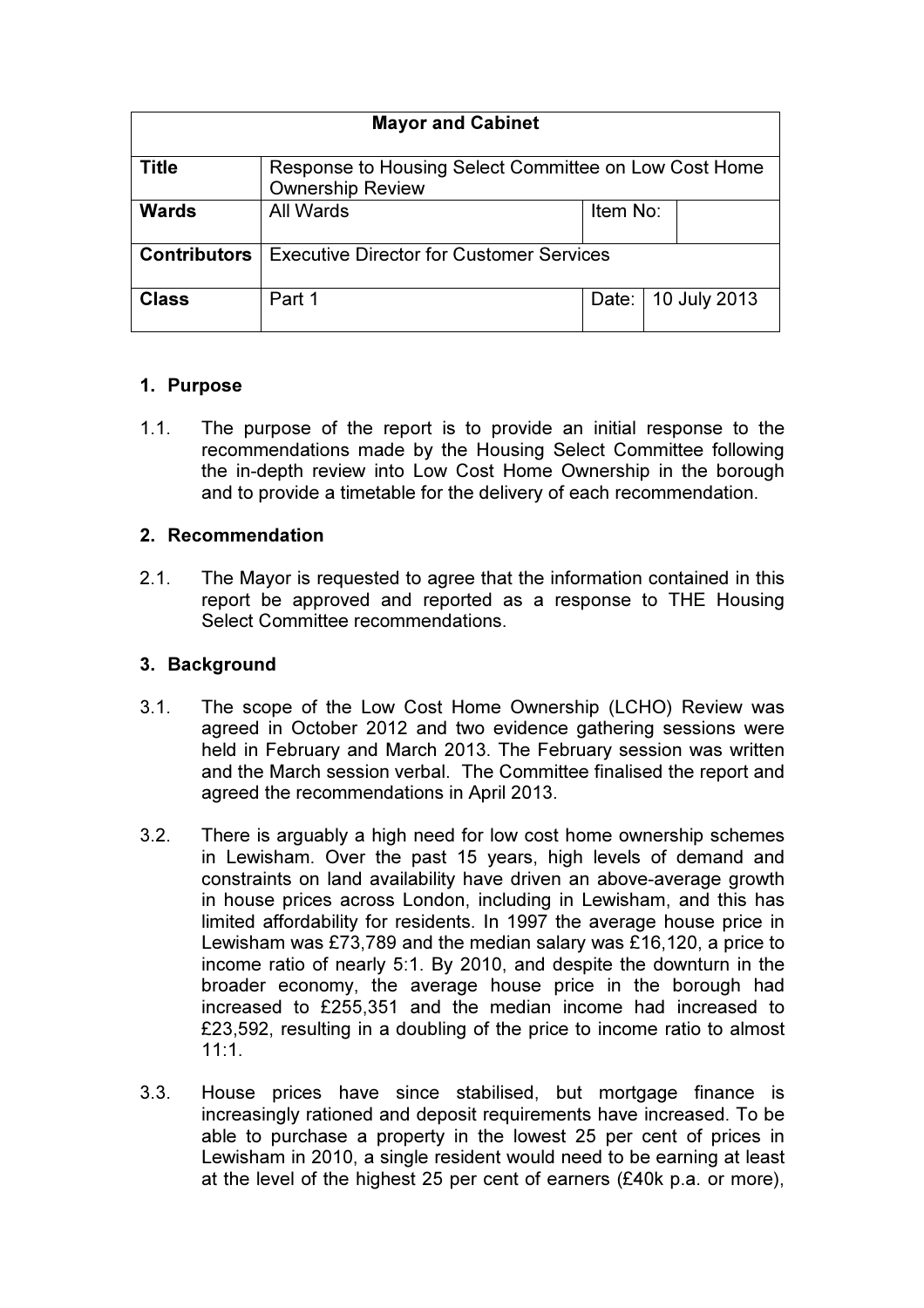qualify for a 75 per cent loan-to-value mortgage, and have saved £1 in every £5 that they had earned for 7 years or have other access to the £45k deposit. With personal debt levels still high  $-$  £1,700 for every adult in the UK aged 18 or older, compared to  $£1,000$  in 1997 – this rate of saving is unlikely, and first time buyers are increasingly reliant on family support to access home ownership.

- 3.4. Figures provided in the 2011 Census show that of 116,091 households in Lewisham 43.6% are either owned outright, owned with a mortgage or part of a shared ownership arrangement - a decrease from 50.1% in 2001.
- 3.5. The final report and recommendations arising from the Housing Select Committee's Low Cost Home Ownership Review were presented to Mayor and Cabinet on the 1<sup>st</sup> May 2013 resulting in the following decision:

#### Decision:

Having considered an officer report, the Mayor agreed that the Executive Director for Customer Services be asked to prepare a response on the Committee's recommendations.

#### Minutes:

Having considered an officer report, the Mayor agreed that the Executive Director for Customer Services be asked to prepare a response on the Committee's recommendations.

- 3.6. The key lines of enquiry agreed for the review relate to each of the four areas of the review. These are outlined below:
- 3.7. Right to Buy/preserved Right to Buy/Right to Acquire:
	- What are the advantages and disadvantages of RTB (a) for tenants and (b) the council and the wider Lewisham population?
	- How has this affected the retained stock of council owned homes in Lewisham and stock transferred to RSLs?
	- Has there been any abuse of RTB in Lewisham (e.g. by companies seeking to induce tenants to buy their properties and then sell them under rent back schemes)?
	- How many applications for RTB has Lewisham Homes received since the government increased the discount and what are the future projections?
	- Have RSLs that have received transferred stock seen an increase in applications?
	- Do the Council and its RSL partners actively promote RTB and RTA?
- 3.8. Shared Ownership/Shared Equity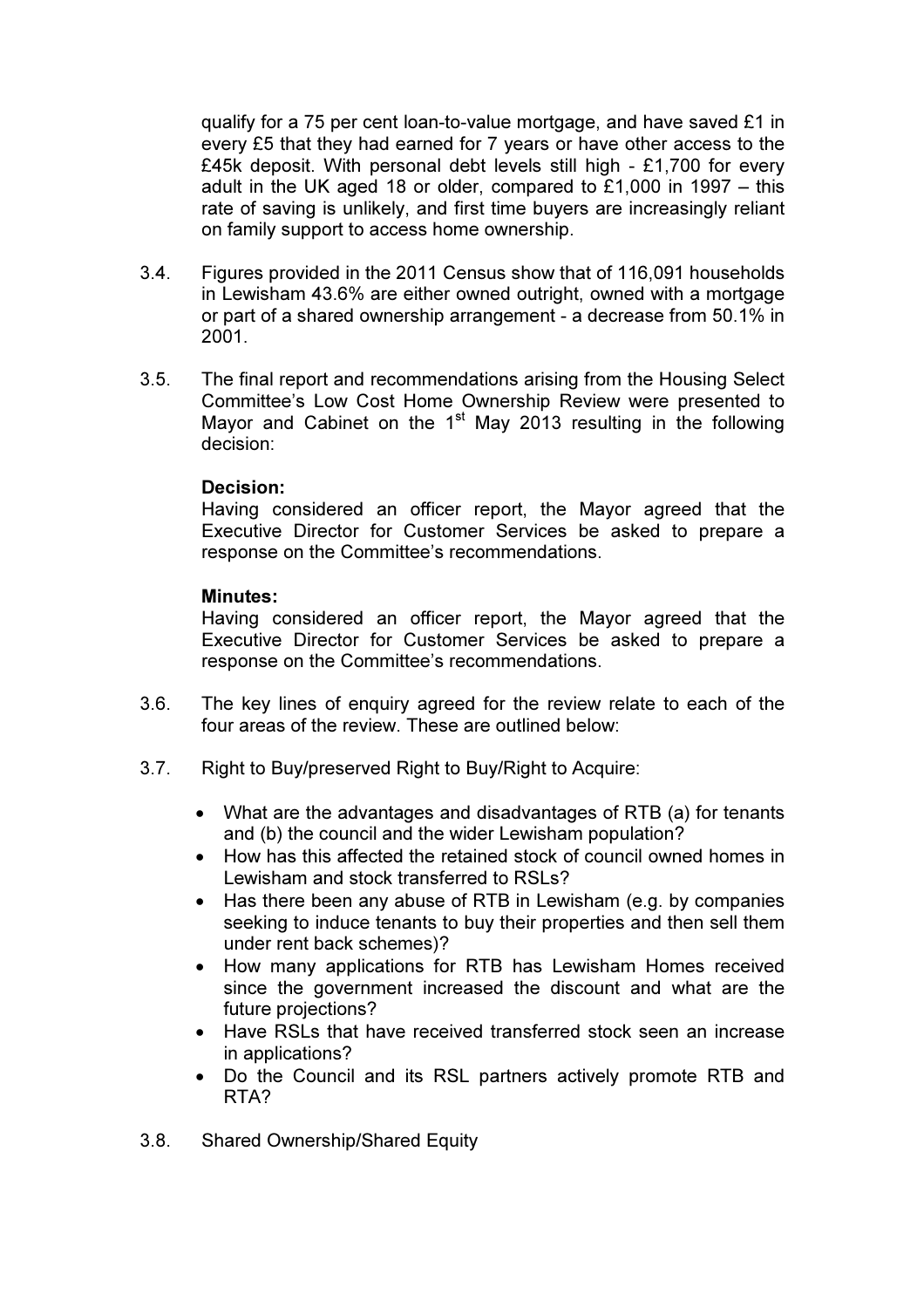- How many different shared ownership/shared equity schemes exist?
- What are the advantages / disadvantages of shared ownership/shared equity?
- What number and proportion of home owners have been helped with shared ownership/shared equity?
- How many shared ownership/shared equity homes have been built by Registered Social Landlords in Lewisham over the past ten years?
- How many shared ownership/shared equity homes have been provided in Lewisham as a result of s106 planning requirements?
- What factors have affected take up of shared ownership/shared equity homes schemes?
- What factors, if any, have restrained supply of shared ownership/shared equity homes?
- 3.9. Self Build
	- What are the advantages / disadvantages of self build?
	- What examples are there of self build projects pursued by Lewisham Council or Lewisham Homes or RSLs in the borough historically and currently?
	- What are the reasons behind the low proportion of self build properties in the borough and what impediments are there that may discourage self build schemes? How can these be removed?
	- Is Lewisham doing anything to encourage bids to the London Mayor's 'Build your own home – the London way' scheme?
	- What land currently owned by Lewisham Council might be suitable for self build? If the land was provided for free what would be the impact for the Council and how much would it cost, approximately, for a resident to self-build a family sized house on this land?
- 3.10. Community Land Trusts
	- How do CLTs work?
	- What are the advantages / disadvantages of CLTs?
	- What examples are there of successful urban based CLTs?
	- What land currently owned by Lewisham Council might be suitable for a CLT? If the land was provided to a CLT for free, what would be the impact for the Council and how much would it cost, approximately, to build a family sized house on this land?

#### 4. Responses to the recommendations of the Housing Select Committee's review into Low Cost Home Ownership

4.1. R1. Lewisham Council and partner organisations need to ensure that all residents are aware of both the benefits and all the pitfalls of choosing to buy a home through the Right to Buy Scheme.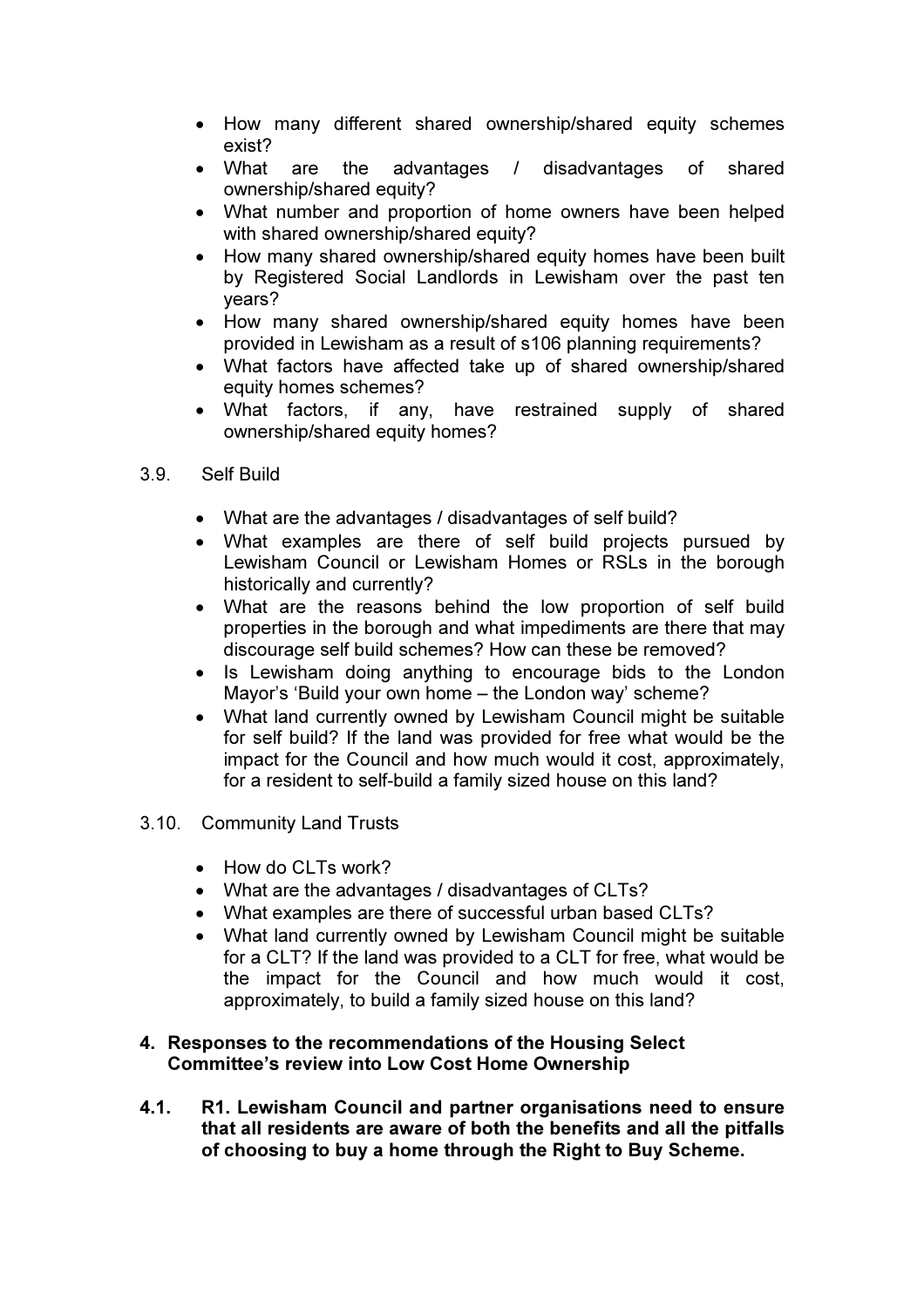4.2. Lewisham Homes administer Right to Buy for all council owned properties. The website does currently highlight both pros and cons of purchasing your own property, as highlighted below for the purposes of this report, but Council officers will work with Lewisham Homes to consider a revision potentially making the cons more prominent:

# Making the right choice

Becoming a homeowner is one of the most important decisions you will make. We understand that and have a team of officers who can help you with your application and discuss the benefits, costs and obligations of becoming a homeowner.

- Our service to tenants who are thinking of buying their homes is free. We do not receive any commission from mortgage companies or others involved in the purchase of your home
- Please talk to us before signing up with any company who will charge you to help with your application. In most cases we can provide the same service free of charge. Once you have spoken with us if you want to you can still ask a company for assistance. We have known instances where companies have been very insistent and charge tenants hundreds pounds for the service.
- We will send you an information booklet and a guide to the process if you request a Right to Buy application form from us.
- If you sell your home within five years of buying it you will need to repay some of the discount, we can explain how this is calculated.
- There are a number of advantages in becoming a homeowner but it's not right for everyone. In particular you should bear in mind that you will need to arrange and pay for all repairs inside your home, including repairs to your central heating.
- If you buy a leasehold property (a flat or maisonette) you will pay service charges to cover the cost of services and works to communal areas of the block and estate. Major works can be expensive. If you decide to buy your flat we will explain all of these charges to you.
- Most people need to borrow money to buy their homes; this is usually a mortgage from a bank or building society. The monthly amount you pay on your mortgage includes interest on the amount you have borrowed. The interest rate is low at the moment, which is good, but as mortgages are paid back over a number of years you should also consider how much your monthly payment may increase to if the interest rate rises.
- If you do not pay your mortgage your home may be repossessed.
- Once you are a homeowner you cannot claim housing benefit. Department of Work and Pensions (DWP) does provide some help with mortgage payments if you run into financial difficulty, but this may not cover all of the monthly mortgage payment.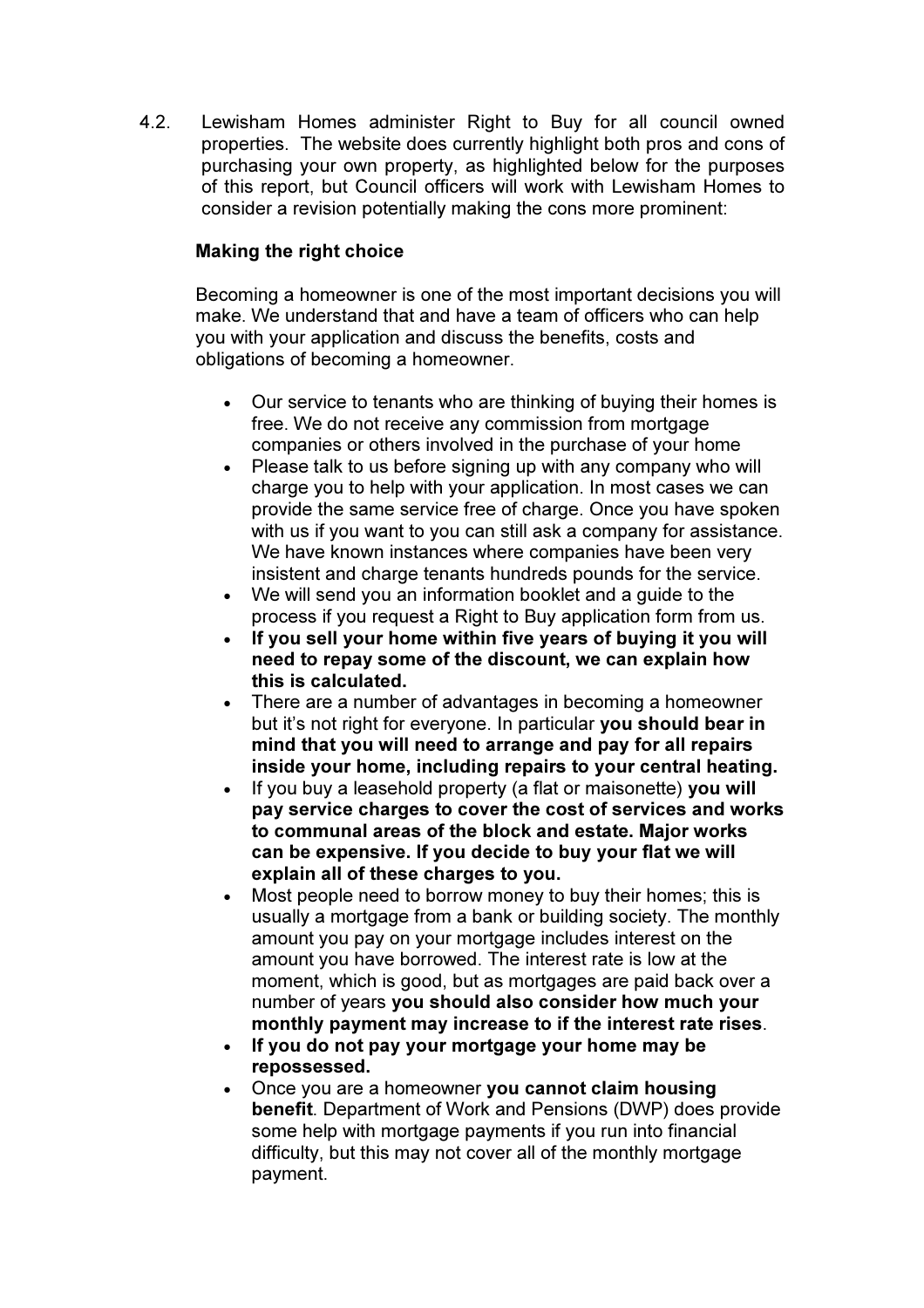- 4.3. R2. Lewisham Council should explore options to limit the number of RtB leaseholders sub-letting their properties or selling them to local private landlords. This could include exploring options for charging leaseholders for renting their property in the first five years and looking at options for giving the council first refusal on the property in the event of a sale.
- 4.4. This recommendation is unenforceable under law. Once the tenant's Right to Buy has been exercised, the leaseholder takes ownership of the property and the Local Authority has lost control over the property in its capacity as local housing authority. However, around 45% of the Councils Private Sector Leasing properties are ex-RTB and we can further encourage RTB leaseholders who are considering renting out their properties to work with us through a PSL arrangement, guaranteeing them an income and allowing us to use their property for homeless households. Officers will explore other ways to work with leaseholders, including considering, for instance, inviting them to a another leasehold landlord day to promote a relationship with the council.

#### 4.5. R3. Lewisham Homes should promote the Cash Incentive Scheme alongside Right to Buy to ensure that tenants are aware of all the options available to them.

- 4.6. The Lewisham Homes website has an existing page on the Cash Incentive Scheme. The Council is working with Lewisham Homes to link it to the Right to Buy information page to promote it as an option.
- 4.7. R4. Lewisham Council and partner organisations need to ensure that all residents are aware of both the benefits and all the pitfalls of choosing to buy a home through a Shared Ownership/Shared Equity scheme.
- 4.8. As part of the South East London Housing Partnership (SELHP), Lewisham Council works closely with the registered providers delivering LCHO products in south east London and ensure that potential applicants are appropriately advised on the pros and cons of purchasing a low cost home ownership property. This primarily takes place through meetings held quarterly where any issues, new policies etc. relating to LCHO are discussed. As of 1<sup>st</sup> April 2013, London and Quadrant Housing Trust (L&Q) are no longer the Homebuy Agent for South London. The GLA decided, as part of its Housing Covenant, to reconsider the customer experience for aspiring homeowners. The service provided by L&Q (with Metropolitan HT for north London) included both the advertising of properties and the assessment of eligibility of applicants along with the forwarding of potential lists of applicants to RPs with schemes due for completion. Now, a website is provided with property details but the assessment of potential applicants is to be undertaken by each individual RP. SELHP are working with RPs to ensure that applicants are not negatively affected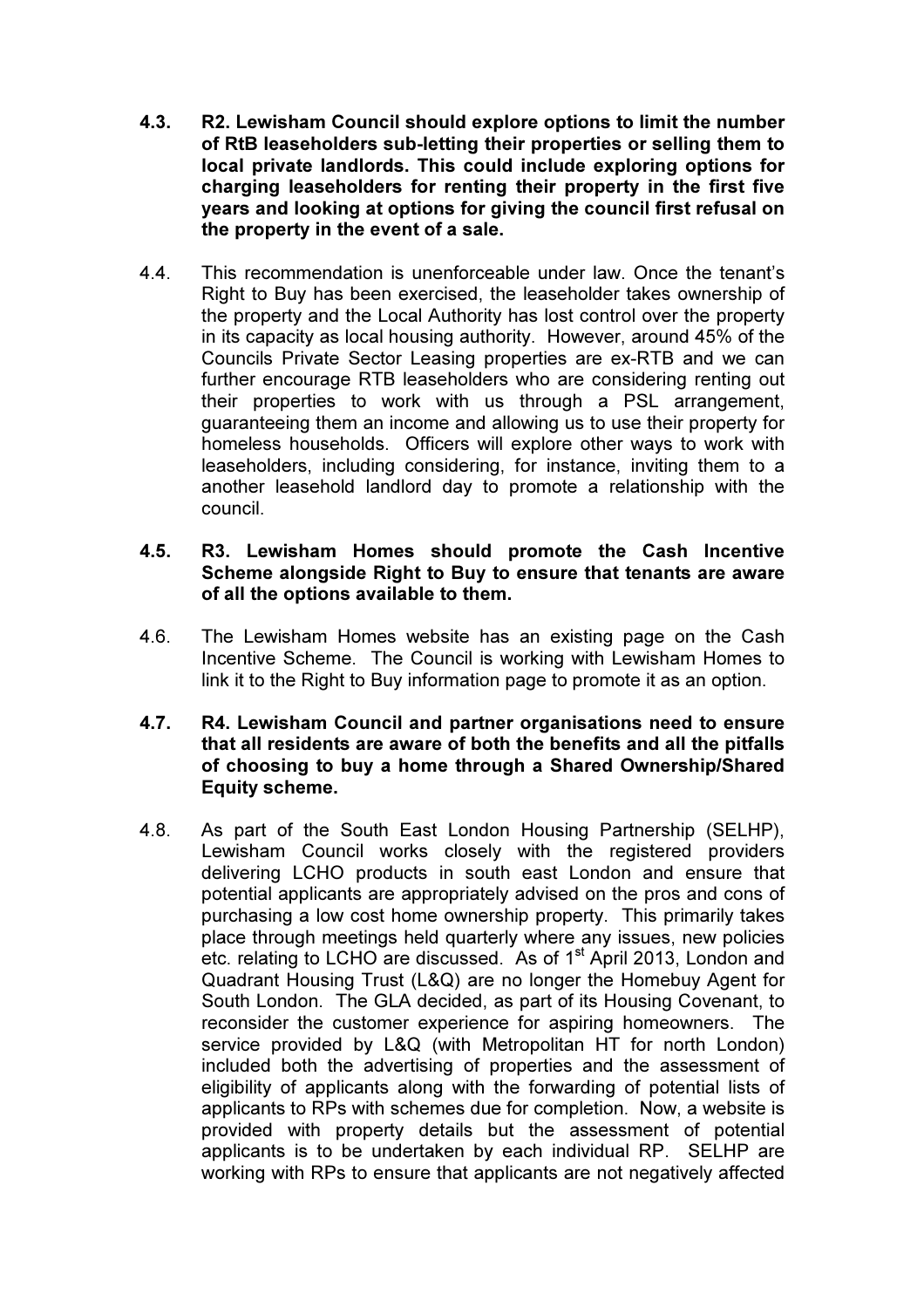and that schemes do not remain unsold. The Councils website has been updated with links to the GLA endorsed website, SharetoBuy http://www.sharetobuy.com/london and a website provided by Metropolitan, http://www.homematch.org.uk/ that is funded by RP subscriptions.

- 4.9. R5. The Housing Select Committee support the South East London Housing Partnership in their efforts to maintain a portal website to make it easier for residents to navigate the range of Shared Ownership/Equity options available locally.
- 4.10. As above, the South East London councils are working closely with providers, the GLA and Metropolitan to ensure a user friendly approach. The provision of a SELHP portal website is still under investigation, any progress will be reported to Committee.
- 4.11. R6. Lewisham Council and partner organisations should consider promoting all low cost home ownership options together so residents can make an informed comparison between the various options available to them. Additionally potential homeowners should be reminded of the responsibilities that come with home ownership generally.
- 4.12. A Property Show has been arranged for the  $15<sup>th</sup>$  June 2013 by Homematch and marketed to residents across London (advertised on Lewisham online). This event will provide details of all available products and will provide financial advice for any potential applicants that attend. Work with SELHP is ongoing.

#### 4.13. R7. Lewisham Council should measure the demand / interest in self build Locally

- 4.14. An event directly linked to the Church Grove site will be held in September 2013 and a press release was issued during National Self Build week in May 2013. A register of all interest is maintained to allow further contact and currently has around 20 people/organisations listed.
- 4.15. R8. Lewisham Council should promote the Mayor of London's "Build your own home – the London Way" and the Community Right to Build funding pots to local residents who are interested in self build.
- 4.16. As mentioned above the press release was issued in May and we will be continuing the promotion of initiatives such as these.
- 4.17. R9. Lewisham Council should work with local partners such as the credit union to open up new finance options for any potential Self Build/Custom Build projects in the borough.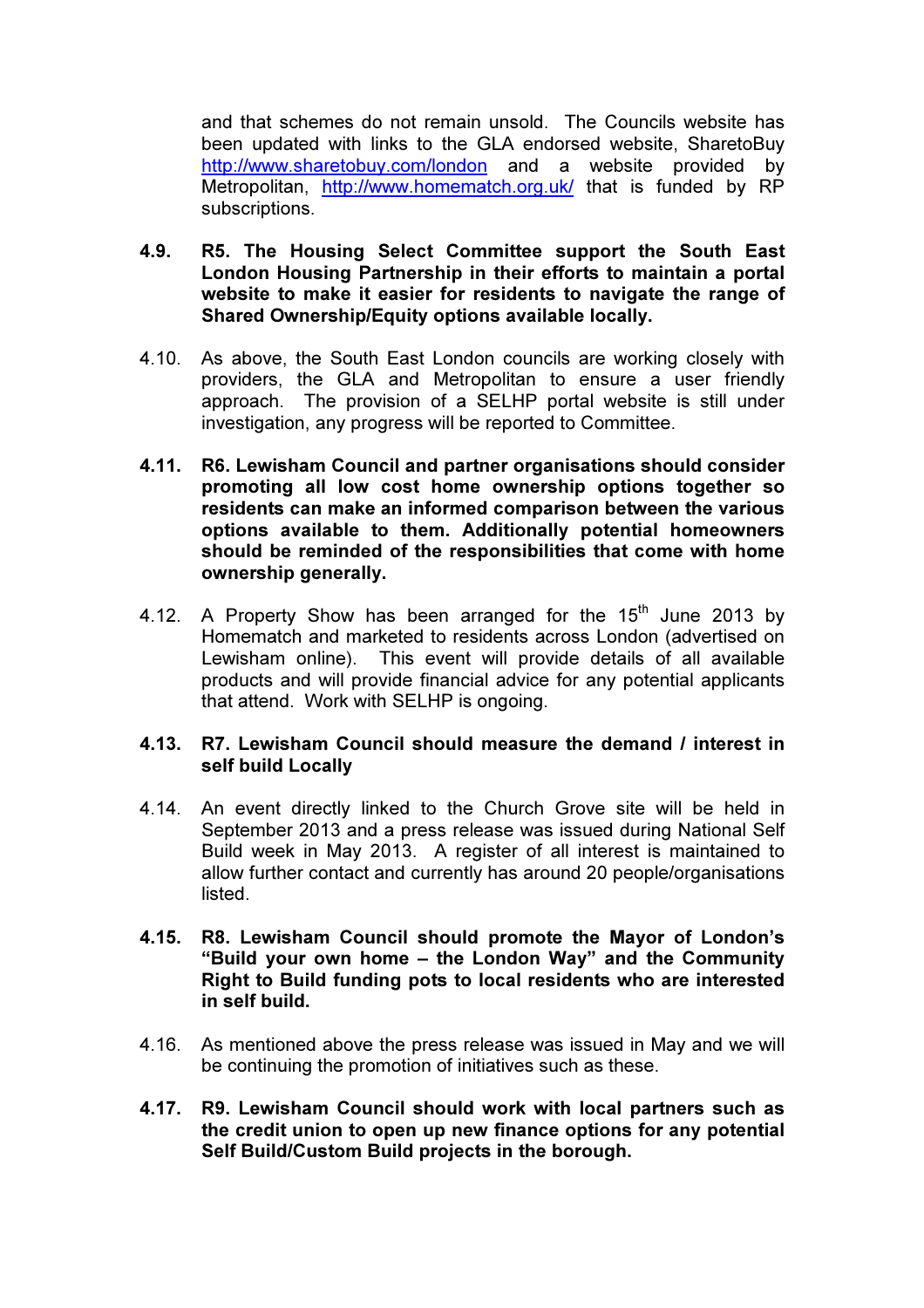- 4.18. The Strategic Housing team has a long standing relationship with the Credit Union in the borough particularly Lewisham Plus. Attendance and promotion has been primarily through LEWAHG to date but information will be provided to self builders and trialled through the Church Grove project.
- 4.19. R10. The Council should explore the viability of making sites available for Self Builders. Where appropriate, this might include sites which have been considered for infill development under the Housing Matters Programme. The Council should ensure that any housing development it supports in this way adheres to CLT principles by remaining affordable and continuing to help meet local housing needs.
- 4.20. At present, work is focussed on the Church Grove site however lessons learnt and partnerships formed could transfer to any additional sites identified in the future. Officers continue to investigate CLTs and will discuss details with potential self builders.
- 4.21. R11. Lewisham Council should ensure that any investment of resources, whether land, capital or officer time by the Council into a CLT, self build project, or other low cost home ownership option is justified with reference to meeting council objectives in meeting local housing needs.
- 4.22. Agreed.
- 4.23. R12. Where the Council has invested its resources it should ensure that it is able to nominate existing tenants from the housing register for participation in self build groups or for finished properties, where these are provided.
- 4.24. Agreed.
- 4.25. R13. The Council may need to establish, in partnership with CLTs and other Housing Providers, a separate register of local residents who are interested in self build or other forms of low cost home ownership.
- 4.26. Officers will maintain a list of people expressing an interest in self build, particularly the Church Grove project.
- 4.27. The council is considering putting a number of services on line, such as Housing Options and Housing Applications, and is considering the provision of a sub regional choice based lettings system. When services do go on line, provision will be made to ensure an applicants interest in low cost home ownership can easily be recorded. The introduction of this opportunity will be included in the on line services work programme.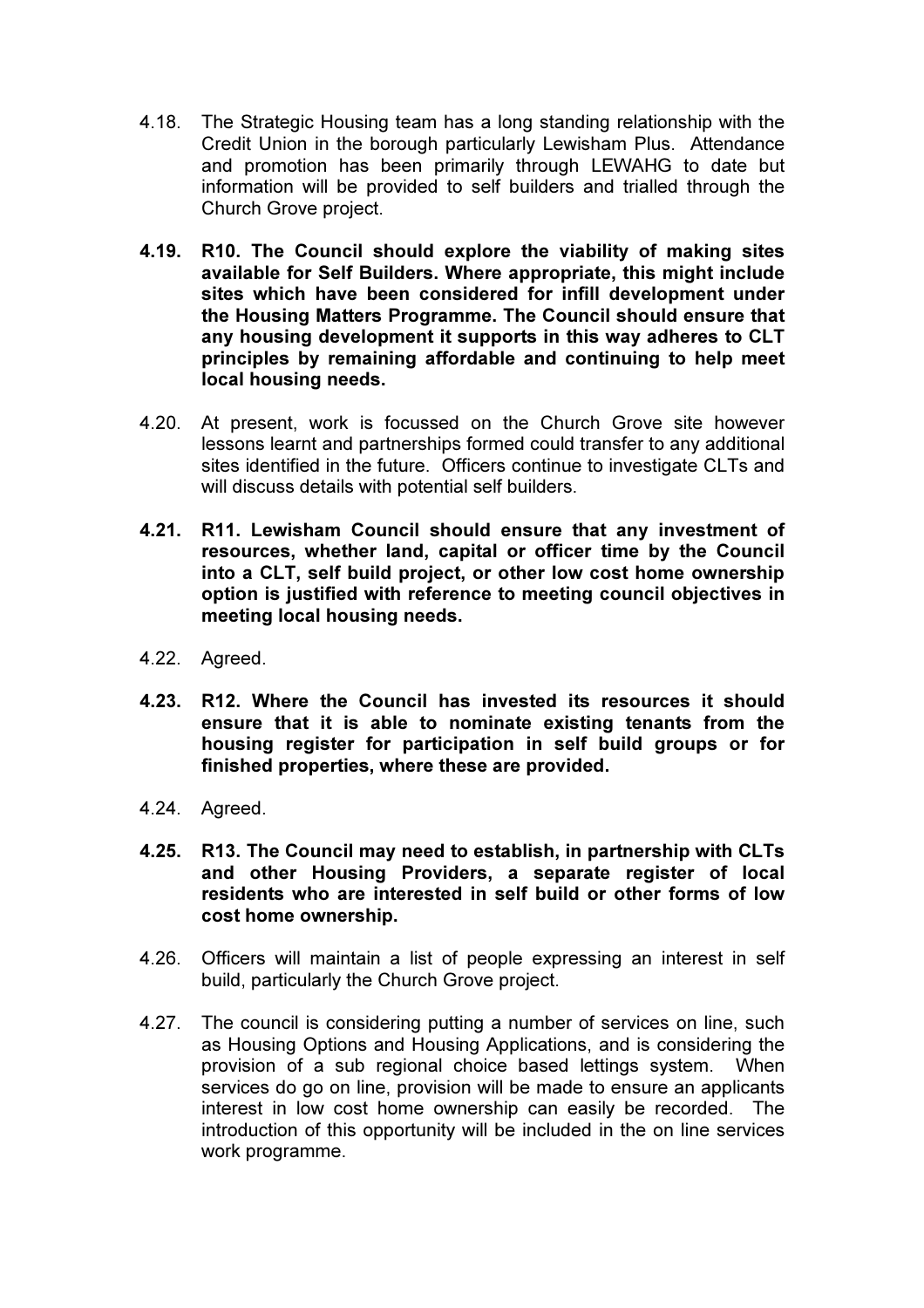- 4.28. R14. Lewisham Council should explore a Community Land Trust as an option for releasing land for self build projects, low cost sale and/or social housing rent.
- 4.29. This option is actively being explored and a full cost versus benefits analysis will be undertaken alongside other ways forward, including retention of the ownership. At least one organisation expressing an interest in Church Grove has suggested a CLT arrangement.
- 4.30. R15. Lewisham Council should work with partners such as the Credit Union or other Community Development Finance Institutions to open up new finance options for any potential CLT in the borough.
- 4.31. Financing will form part of the investigation in CLTs and their advantages for those in housing need.
- 4.32. R16. Lewisham Council should ensure that interested residents are signposted to available information regarding CLTs including examples of best practice and existing practical and legal guidance.
- 4.33. This information will be provided to anyone showing an interest in self build or CLT.
- 4.34. R17. Lewisham Council should ensure that any group receiving any form of assistance from the Council to set up and manage a CLT has the required level of expertise.
- 4.35. Officers will ensure that the legal requirements are met and that groups come to us with existing experience or a programme of training to establish the expertise.
- 4.36. R18. A further report on low cost home ownership, including updated information relating to the recommendations set out in this report should be brought before the Housing Select Committee in the 2013/14 municipal year.
- 4.37. The Housing Select Committee workplan requires further reports in:
	- September 2013:
	- February 2014.

#### 5. Legal Implications

- 5.1 There are no specific legal implications, save for noting the following.
- 5.2 The Equality Act 2010 (the Act) introduced a new public sector equality duty (the equality duty or the duty). It covers the following nine protected characteristics: age, disability, gender reassignment,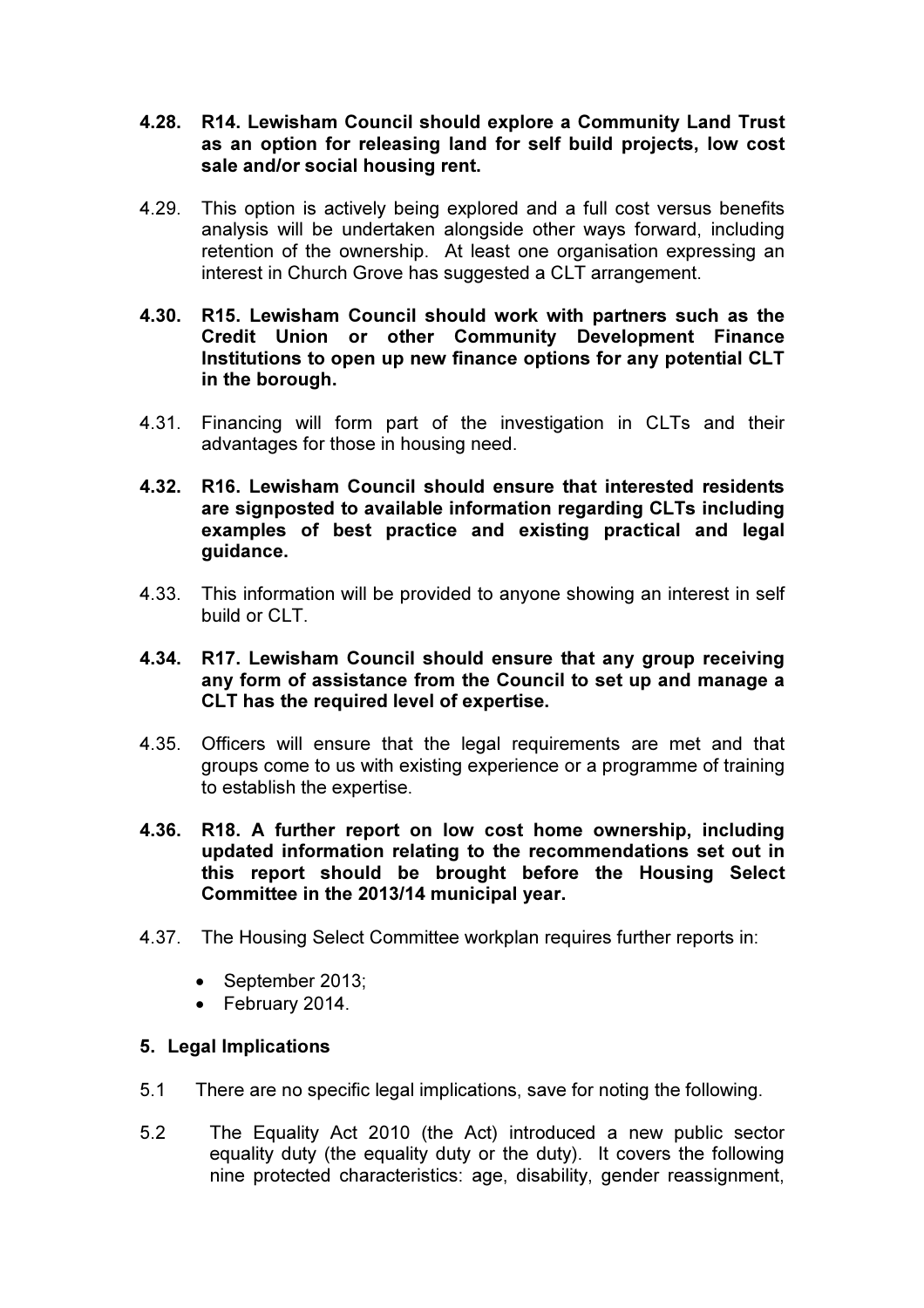marriage and civil partnership, pregnancy and maternity, race, religion or belief, sex and sexual orientation.

- 5.3 In summary, the Council must, in the exercise of its functions, have due regard to the need to:
	- eliminate unlawful discrimination, harassment and victimisation and other conduct prohibited by the Act.
	- advance equality of opportunity between people who share a protected characteristic and those who do not.
	- foster good relations between people who share a protected characteristic and those who do not.
	- 5.4 The duty continues to be a "have regard duty", and the weight to be attached to it is a matter for the Mayor, bearing in mind the issues of relevance and proportionality. It is not an absolute requirement to eliminate unlawful discrimination, advance equality of opportunity or foster good relations.
	- 5.5 The Equality and Human Rights Commission has recently issued Technical Guidance on the Public Sector Equality Duty and statutory guidance entitled "Equality Act 2010 Services, Public Functions & Associations Statutory Code of Practice". The Council must have regard to the statutory code in so far as it relates to the duty and attention is drawn to Chapter 11 which deals particularly with the equality duty. The Technical Guidance also covers what public authorities should do to meet the duty. This includes steps that are legally required, as well as recommended actions. The guidance does not have statutory force but nonetheless regard should be had to it, as failure to do so without compelling reason would be of evidential value. The statutory code and the technical guidance can be found at: http://www.equalityhumanrights.com/legal-andpolicy/equality- act/equality-act-codes-of-practice-and-technicalguidance/
	- 5.6 The Equality and Human Rights Commission (EHRC) has previously issued five guides for public authorities in England giving advice on the equality duty:
		- 1. The essential guide to the public sector equality duty
		- 2. Meeting the equality duty in policy and decision-making
		- 3. Engagement and the equality duty
		- 4. Equality objectives and the equality duty
		- 5. Equality information and the equality duty
	- 5.7 The essential guide provides an overview of the equality duty requirements including the general equality duty, the specific duties and who they apply to. It covers what public authorities should do to meet the duty including steps that are legally required, as well as recommended actions. The other four documents provide more